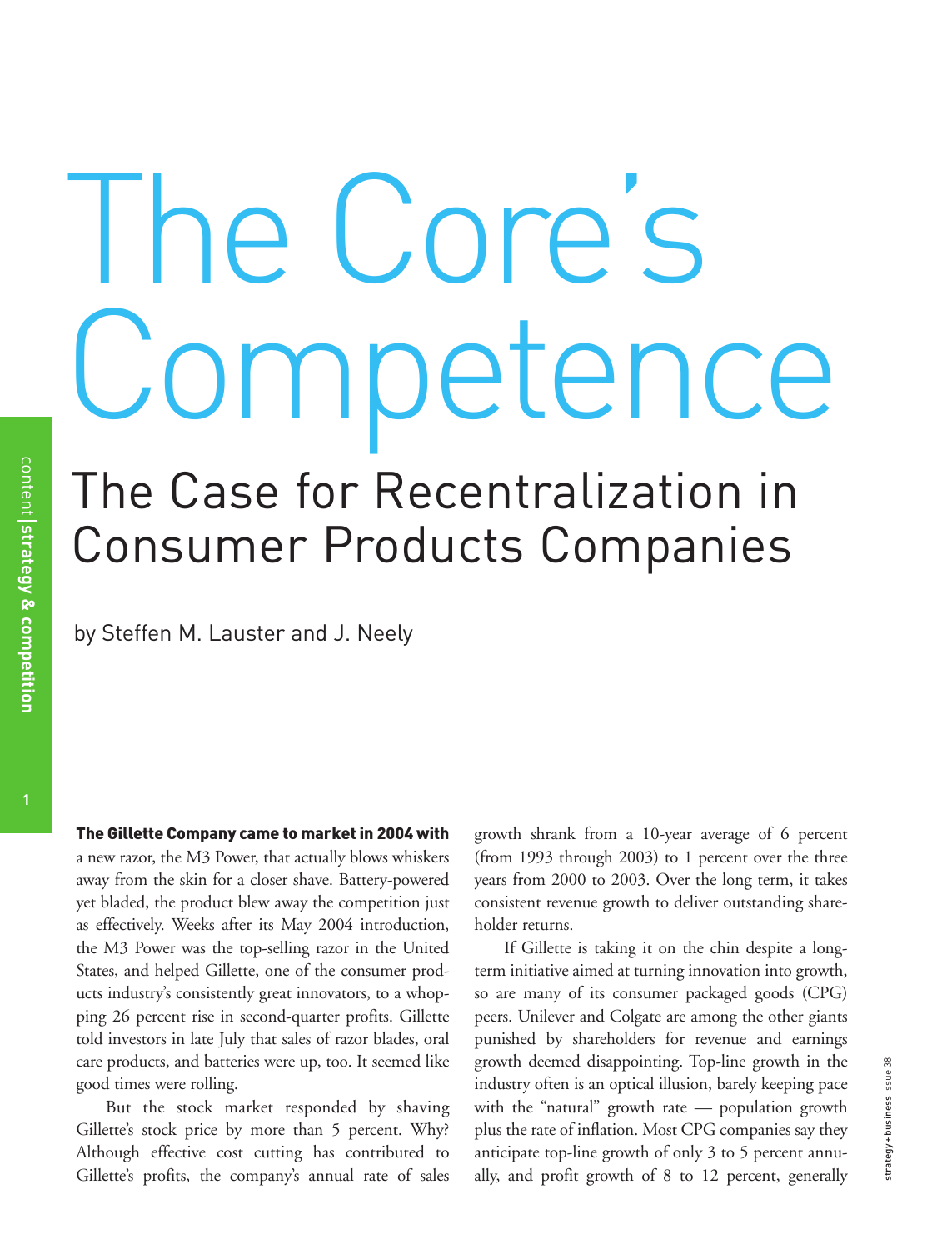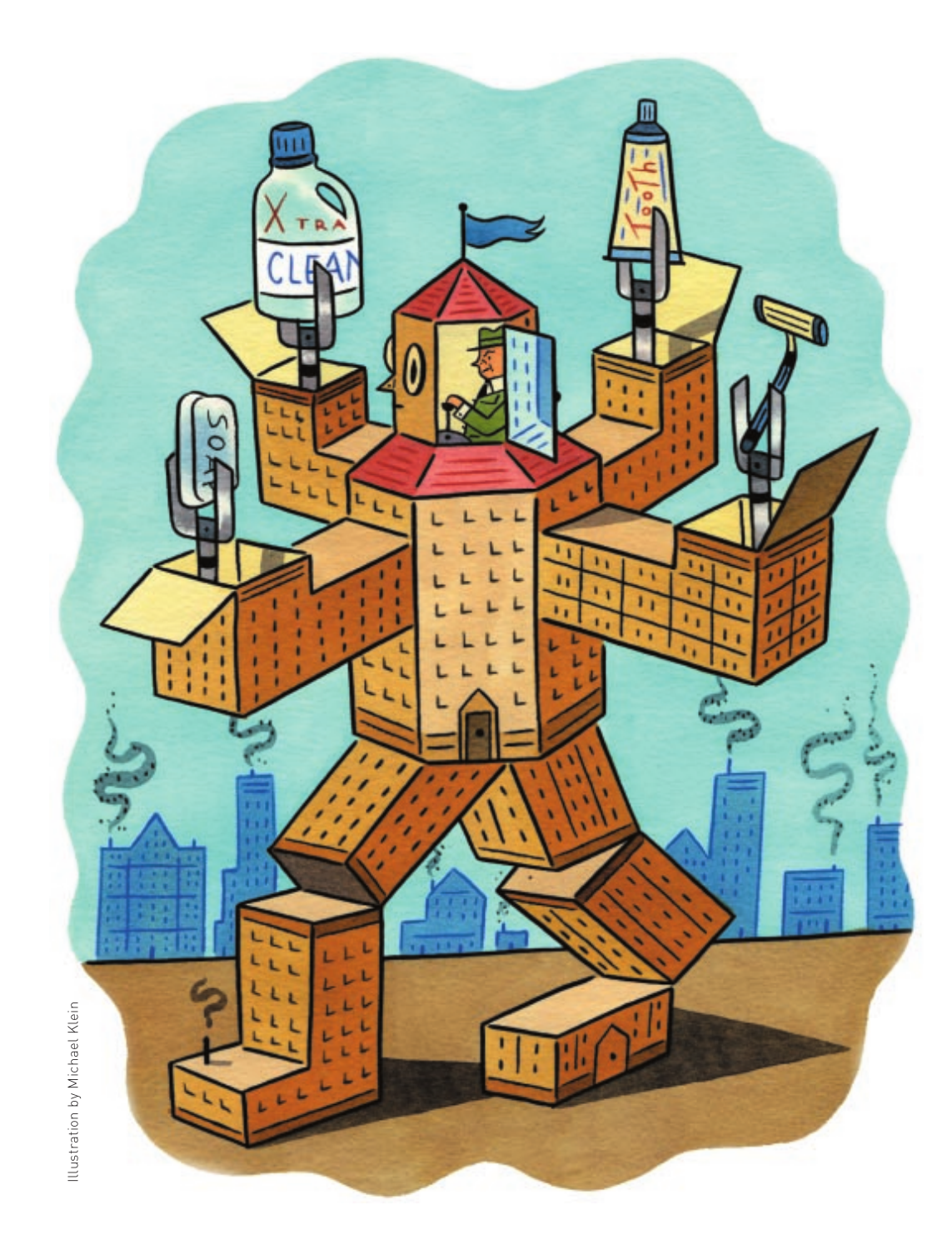### **Steffen M. Lauster**

(lauster\_steffen@bah.com) is a vice president with Booz Allen Hamilton in Cleveland. He concentrates on strategy development and revenue management for manufacturers of consumer products.

#### **J. Neely**

(neely\_j@bah.com) is a principal with Booz Allen Hamilton in Cleveland who specializes in growth strategy and transformation for consumer and industrial companies.

premised on new rounds of cost cutting. Most consumer products companies that have grown more have accomplished the feat by acquisition.

But the real surprise isn't that most CPG companies barely have managed to run with a very slow pack. It's that some have flourished. Indeed, the difference between growth leaders and laggards can be stunning. Wrigley, for example, has delivered annualized revenue growth of 8 percent for the past 10 years, and grown operating income by 9 percent a year — impressive in almost any industry and nearly double the CPG sector's average growth rate of 4.7 percent.

What are the CPG winners doing right? In virtually every case, they have found ways to surmount the "customization conundrum." Consumers, retail customers, and institutional customers increasingly demand specific products and services tailored to their particular needs. Successful CPG companies outflank competition and powerful channel partners by identifying a distinctive, brand-linked value proposition. They build strategically differentiated businesses around this competitive advantage. They customize service offerings to suit the shopping occasion, the channel, and the customer. They understand the profitability potential of different channels and consumer segments. They budget sales and marketing expenditures to support such "smart customization."

But in order to finesse and sustain such complexity, smart customizers have also done something utterly countercultural in an industry that for decades has been characterized by broadening portfolios and higher degrees of decentralization: They have strengthened the corporate core.

At the best consumer products companies, the cor-

porate centers are not passive holding companies. Under their new business model, the core actively drives profitable growth across the organization, by deploying an advantaged business model across numerous categories, geographies, and channels. Instead of letting a thousand flowers bloom, today's CPG stars:

• Define the differentiated business focus and align portfolio and investment decisions with it by assigning different roles to different parts of the business.

• Develop innovation, marketing, and channel management capabilities that are systematically shared across the portfolio.

• Structure the organization for growth and improve competitive agility while realizing scale advantages in shared services.

• Manage growth by balancing the pursuit of shortterm wins and longer-term "breakthrough bets."

This kind of "recentralization" doesn't come easily or painlessly. It presents real organizational challenges and in many cases requires organizations to change ingrained behavior. Investing for growth requires harvesting cash from businesses with lower potential in order to fund opportunities in a disciplined way. That implies overcoming political resistance in companies where the low-growth businesses have been an important part of the organization's history or culture — the way Pepsi divested restaurants, or Procter & Gamble abandoned food — in order to focus on growth.

# **Consolidated Losses**

In many ways, the consumer products industry has been victimized by the mythology that developed during a century of very real success.

Starting in the late 1800s and continuing for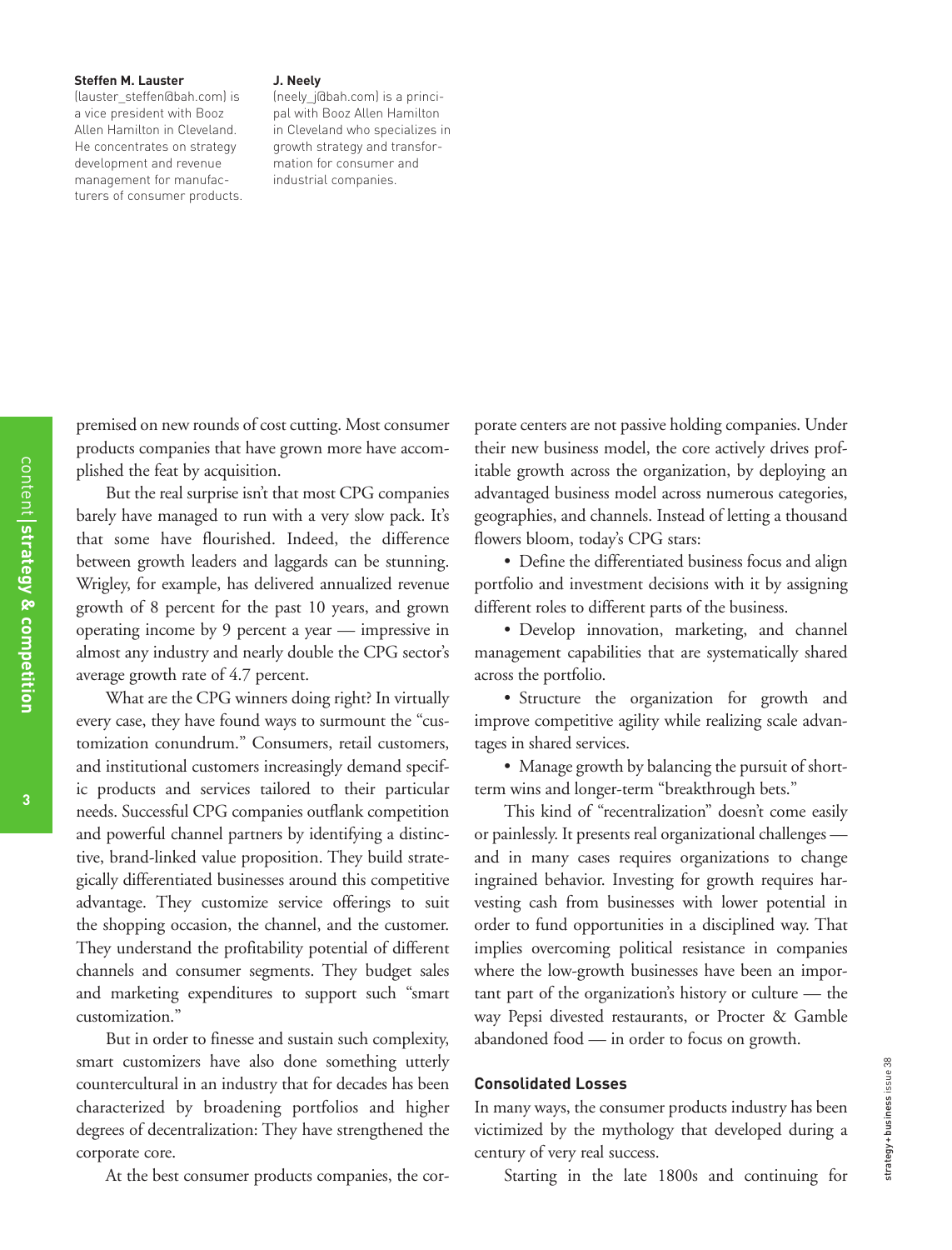# Exhibit 1: **The History of the Consumer Products Industry**

|                                          | Through the 1920s                                                                                                         | 1930s-1940s                                                                                                                                          | 1950s-1960s                                                                                                                                                                      | 1970s-1980s                                                                                                                                                   | 1990s-2000s                                                                                                                                                |
|------------------------------------------|---------------------------------------------------------------------------------------------------------------------------|------------------------------------------------------------------------------------------------------------------------------------------------------|----------------------------------------------------------------------------------------------------------------------------------------------------------------------------------|---------------------------------------------------------------------------------------------------------------------------------------------------------------|------------------------------------------------------------------------------------------------------------------------------------------------------------|
| <b>Trends and</b><br><b>Developments</b> | • Emergence of branded<br>consumer products<br>· Individual inventory/<br>owners                                          | • Move from single<br>product to multiproduct<br>firms<br>• Evolution of marketing<br>strategy and consumer<br>research<br>· International expansion | • New product innovation<br>dominates<br>• Expansion into multiple<br>categories                                                                                                 | • Increasing geographic<br>expansion<br>· Beginning of large-scale<br>consolidation<br>• Brand extensions begin<br>to take the place of<br>product innovation | • Consolidation continues<br>• Regional/national<br>business units dominate<br>• Cost-cutting efforts to<br>counter retailer pricing<br>power              |
| <b>Example:</b><br><b>Kraft</b>          | . Introduction of crackers<br>· Oscar Mayer opens a<br>meat market                                                        | • Expansion into Germany<br>· Maxwell House coffee<br>introduced in the U.K.                                                                         | · Introduction of Jell-O.<br>sliced processed cheese,<br>Cool Whip, and Tang                                                                                                     | • Nabisco merges with<br><b>Standard Brands</b><br>• Philip Morris acquires<br>General Foods<br>• Philip Morris acquires<br>Kraft                             | · Brand extensions<br>focused on reduced-fat<br>versions of existing<br>products<br>• Kraft merges with<br>Nabisco                                         |
| Example:<br><b>P&amp;G</b>               | • 1837: William Procter<br>establishes himself as a<br>candlemaker: James<br>Gamble apprentices<br>himself to a soapmaker | . Introduction of Crisco<br>• Creation of brand<br>management system                                                                                 | • Introduction of Crest<br>toothpaste and Pampers<br>disposable diapers<br>• Established first<br>dedicated upstream<br>R&D facility                                             | • Acquisition of<br>Richardson-Vicks<br>. Introduction of "2-in-1"<br>shampoo and<br>conditioner (Pert)                                                       | · Significant restructuring<br>efforts<br>· Move to four-region<br>global organizational<br>structure<br>• Acquisition of Old Spice,<br>Clairol, and Wella |
| Example:<br><b>Gillette</b>              | · 1901: King Gillette<br>founds American<br>Safety Razor<br>· Gillette obtains its<br>first patent                        | · First radio ads<br>· Gillette Sweden<br>incorporated<br>• U.K. manufacturing<br>established<br>· Introduction of brushless<br>shaving cream        | · Adjustable safety razor<br>• Introduction of Foamy<br>and Right Guard aerosol<br>• Acquisition of Papermate<br>• Acquisition of Braun<br>• Expansion into<br>Europe/S. America | · Gel shaving cream<br>· Solid antiperspirant<br>· Erasermate<br>· Disposable razors<br>· Disposable lighters<br>• Acquisition of Oral-B                      | . Introduction of Sensor<br>razor<br>• Acquisition of Duracell<br>• Functional Excellence<br>program                                                       |

**Source:** Booz Allen Hamilton

decades, few businesses were more sustainable or more attractive than packaged goods. CPG companies and their investors saw an insatiable public appetite for branded staples. The firms' wellsprings of innovation stocked supermarket shelves with "new and improved" cleaning supplies, laundry detergents, cereals, and snacks. And if mature markets tired, executives saw countless virgin markets all around the world. From the heyday of Listerine's war against halitosis right up through "Coke Is It," an oasis of infinite growth beckoned at every horizon.

But that vision has long since faded. The last wave of growth in consumer products started when Eisenhower was president, and it broke with the Nixon administration. True CPG product innovation — the kind that brought individually wrapped cheese slices, detergents with bleach, and disposable diapers — all but ended in the 1960s. During the 1970s and 1980s, the consumer products industry was more show than go, producing brand extensions instead of new products. To be sure, sales kept pace with population growth. But otherwise, despite some high-profile technological innovations (the Swiffer mop, Sensor razor, and Kraft Lunchables portable convenience foods), sales for CPG companies have been like Lost Boys in Neverland they just don't grow. (See Exhibit 1.)

As both real innovation and real growth declined, the power of retailers rose. Close to their customers, and aided by new information technology and increased buying power, retailers were able to extract lower prices, stocking allowances, and other concessions from manufacturers. In response, many CPG companies indulged in one of two strategies that have proved costly and largely fruitless: consolidation and customer "connection."

Consolidation was the most popular reaction to the industry's changing fortunes. It was also the most hollow. It's a truism in the M&A business that mergers rarely deliver promised synergies, and the wave of consolidation that swept over the CPG industry during the 1980s and 1990s shows us why. Although the era's mergers — Nabisco with Standard Brands, Philip Morris with General Foods and Kraft, Kraft with Nabisco — brought together sales forces, the businesses generally retained autonomous marketing, supply chain, and R&D organizations.

As a consequence, the typical CPG company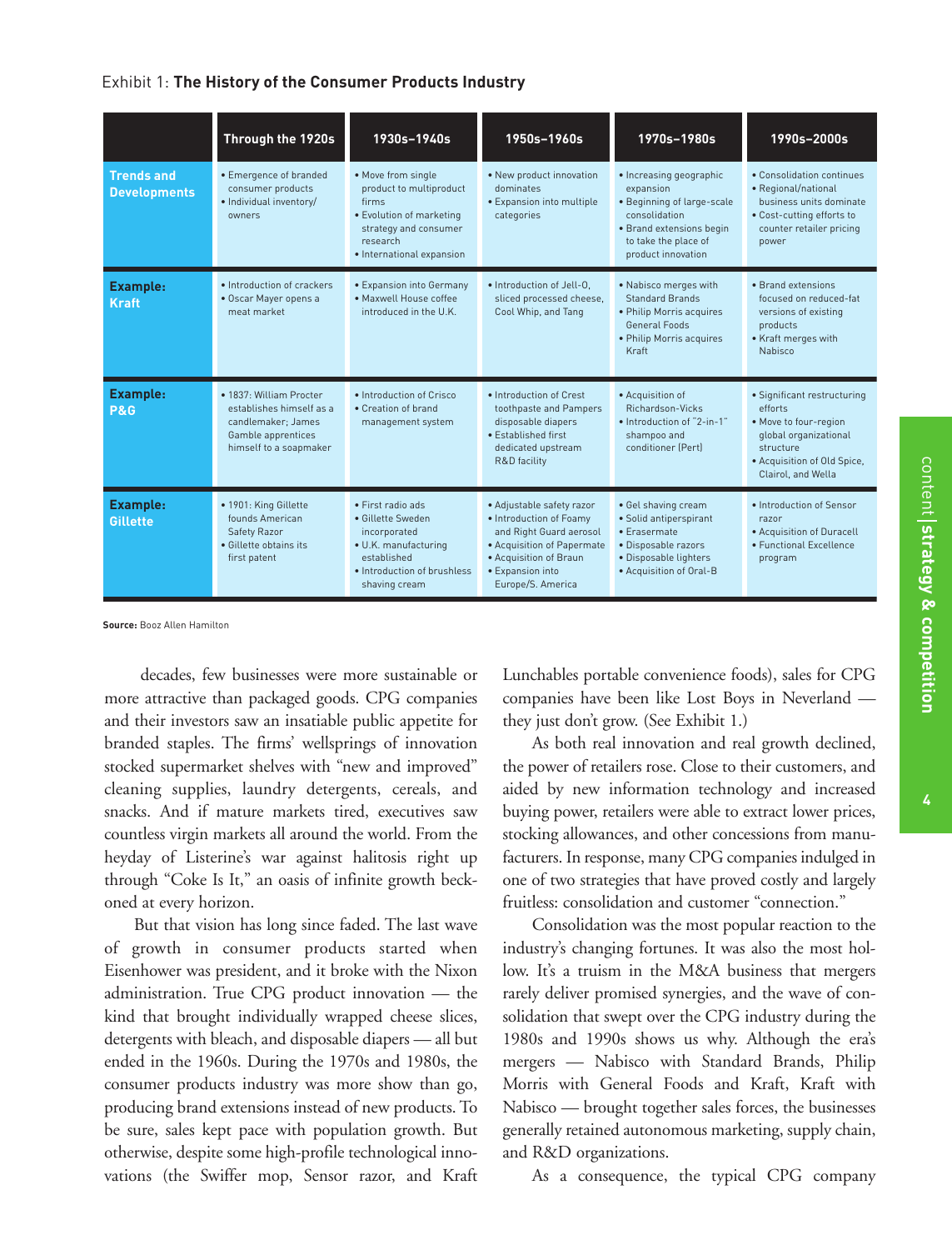became a portfolio of unrelated businesses, each usually saddled with utterly different competitors, consumer bases, customer needs, infrastructures, and success factors. After a recent culling, for example, Unilever still has 400 "core" brands. When a product portfolio is broad and unwieldy, the gain in consolidation efficiencies usually is not sufficient to offset the loss in focus. Instead of innovating, consolidated CPG companies fall into the trap of "incrementalism" — each brand gets its extensions every year, and proliferating extensions clutter retailers' shelves. That makes it harder for any one brand to capture the fancy of the consumer, and renders it difficult for that brand's managers to learn about the characteristics their customers might have in common with those of another brand — or to find supply chain synergies, build effective joint sales forces, or innovate consistently and effectively.

For these reasons among others, consolidation has proved more of a drag than a draw on revenue growth, particularly for the largest consumer products companies. More focused players — such as Wrigley, which has specialized in chewing gum for 103 years — have consistently outperformed consolidated companies. In fact, Wrigley is the only major consumer products company to grow sustainably above the rate of inflation and population from 1993 to 2003 without taking on major acquisitions. Over the same period, Gillette acquired Duracell; Clorox acquired First Brands; Kimberly Clark acquired Scott; and Nestlé acquired Ralston Purina, Dreyer's, Ice Cream Partners, and Chef America. (See Exhibit 2.)

# **Customer Mythology**

Perhaps it's more correct to say that proliferating extensions *would* clutter the shelves — if the CPG companies had the power to get their products on shelves. But that power isn't theirs anymore.

Until the 1990s, retailers were a weak and fragmented lot. Indeed, in some senses CPG consolidation was an attempt to exploit that weakness; it promised manufacturers economies of scale in sales and advertising, and gave big manufacturers an advantage for negotiating stocking and trade promotions with relatively small retailers.

But while consumer products companies were busy consolidating, such visionary retailers as Sam Walton and Sol Price were building a new industry. They used radical new supply chain efficiencies, pricing programs, and even store organization to create, respectively, WalMart — now the biggest company in the world by revenue — and Price Club, the first warehouse club, eventually acquired by Costco.

Today, Wal-Mart accounts for approximately 28 percent of Dial's sales, about 25 percent of Hershey's, and roughly 18 percent of Procter & Gamble's — fairly typical proportions for consumer product manufacturers' sales through the retailing behemoth. Not even the biggest CPG company constitutes more than 5 percent of Wal-Mart's sales. Wal-Mart and the other valuefocused discount and club channels are powerful enough to demand continual concessions — notably dramatic new supply chain efficiencies — in order to pass the savings on to consumers in the form of everlower prices.

Consumer goods companies responded with their second grand strategy of the 1990s: "Win with winning customers." This scheme concentrated a company's human, financial, and intellectual resources on the handful of retailers that appeared best able to gain it additional share.

Unfortunately, CPG companies have not won with their "winning customers" strategy.

The essential problem with the approach is that it brought little to the CPG companies beyond the immediate contribution to revenue growth. As the club, discount, and dollar store channel grew, such outlets indeed took more product, boosting consumer goods companies' sales figures even as their pricing power declined. But the CPG marketers rapidly became passive responders to the retailers' demands, and lost much more than their control over pricing: They squandered their linkages to, and ultimately the allegiance of, consumers.

Wal-Mart, for example, encourages its vendors to limit spending on advertising and promotion so that it can maintain lower prices — a tactic that threatens to consign brand loyalty (and brand premiums) to the dumpster of history. Innovation has also suffered; clubs are notorious for their narrow product selection and typically carry just one brand in a category, limiting a manufacturer's incentive to develop breakthrough products and major new revenue sources.

As CPG companies lose their historic connection to their audiences, retailers have stepped in to fill the vacuum. Retailers have clear strategies for attracting consumer traffic; increasingly, they are tailoring value propositions for their shopper segment, and forcing makers of consumer goods to follow. "Suppliers can benefit from working with Wal-Mart through increased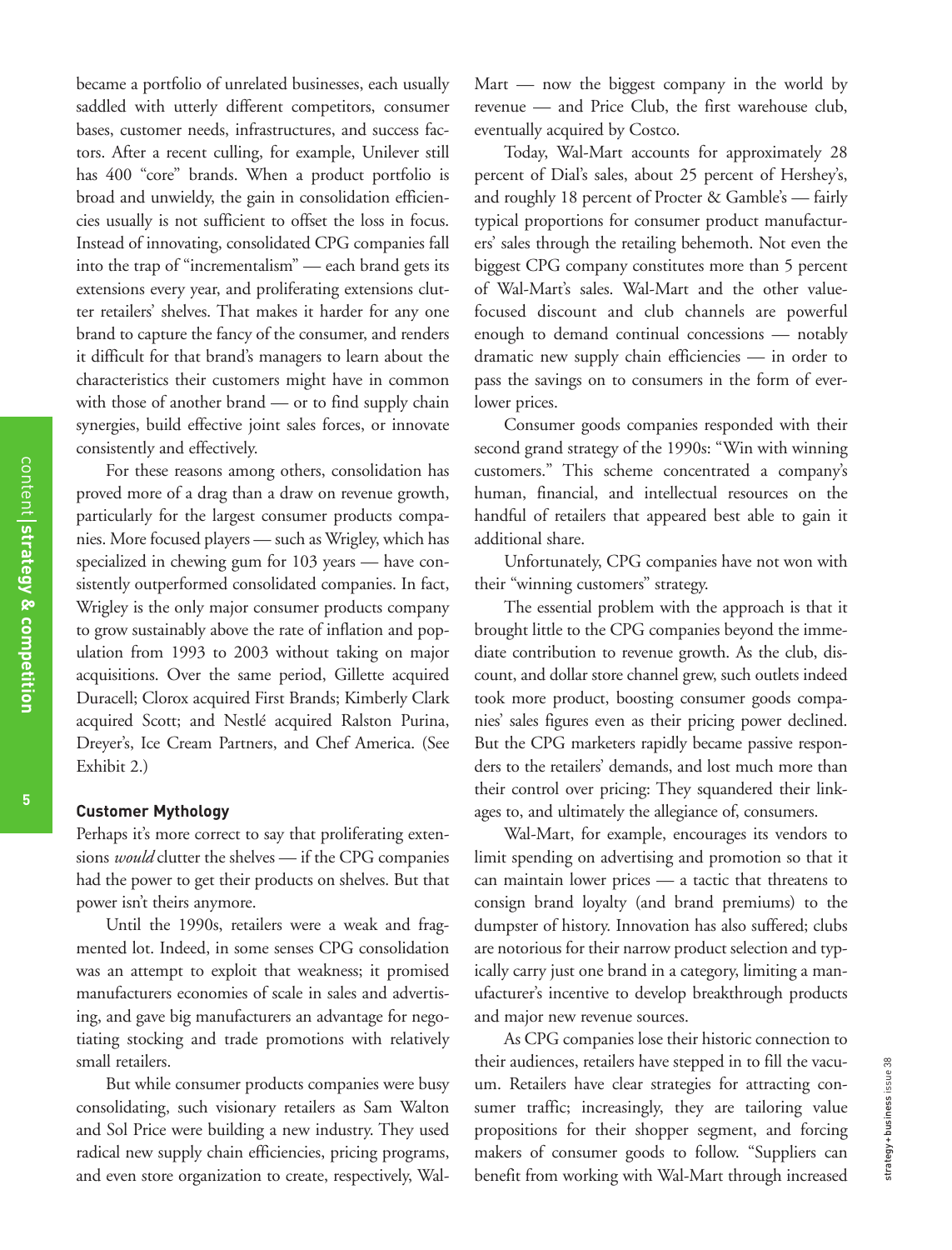efficiency, reducing promotional and distribution costs," a Morgan Stanley analysis concluded.

But the risk to CPG companies is implicit in those words: The retailers are coming to control not only the channel, but the loyalty of the end consumer. Recent research by Point of Purchase Advertising International, a marketing trade association, indicates that as much as 70 percent of all CPG purchase and brand decisions are made at the retail store. Companies that fail to manage their diminishing ability to connect with consumers at retail risk losing their ability to command a premium price for their products.

Pleasing the customer but not the consumer is fraught with risk. Consider the example of Vlasic, the now-bankrupt pickle company. It used to own a premium brand. Hungry for growth, Vlasic agreed to Wal-Mart's demand for gallon jars of pickles priced at \$2.97 to the consumer. The jars were a "statement item" for Wal-Mart. Stacked on pallets at the front of the store, they signaled to consumers that Wal-Mart was the place to go for value. Indeed, a consumer could buy a whole gallon of plump Vlasic pickles at Wal-Mart for less than the price of a quart of sliced Vlasic dills at a grocery store.

Perhaps Vlasic should have foreseen the cost to its

reputation as a high-quality, high-priced brand. Perhaps it should have anticipated the cannibalization, as consumers with a year's supply of pickles in a gallon jar from Wal-Mart opted not to buy a quart of sliced pickles at the supermarket. But the company did not. Vlasic filed for bankruptcy in 2001. The gallon jar fiasco wasn't the only reason, but it certainly didn't slow the company's downward slide.

Vlasic's case is exceptional only in degree. Few CPG players are able to identify an area of strategic differentiation or a business rationale beyond cost reduction through scale. Too often their research and development efforts focus on quick wins through brand extensions to meet this year's sales targets, instead of breakthrough, business-building innovations. The result: a stream of flavor, color, size, and packaging extensions that help hold share (often only barely, as competitors quickly imitate), but do not lead to appreciable top-line expansion.

It doesn't have to be this way. CPG winners prove that it's possible to regain and defend strong consumer relations, create must-have brands, develop shopper insights that help the retailer make money, and organize for efficiency. The only mechanism with which to accomplish these goals, though, is an organization able

Exhibit 2: **Revenue and Operating Income Growth Trends for Major CPG Companies (1993–2003)**



**Revenue Growth** (% CAGR)

**Notes:** General Mills acquired Pillsbury; Gillette acquired Duracell; Smucker's acquired Jif and Crisco; Kimberly Clark acquired Scott; Clorox acquired First Brands; Nestlé acquired Ralston Purina, Dreyer's, Ice Cream Partners, and Chef America; Alberto-Culver acquired West Coast Beauty Supply **Source:** 10K Data, Annual Reports, Booz Allen Hamilton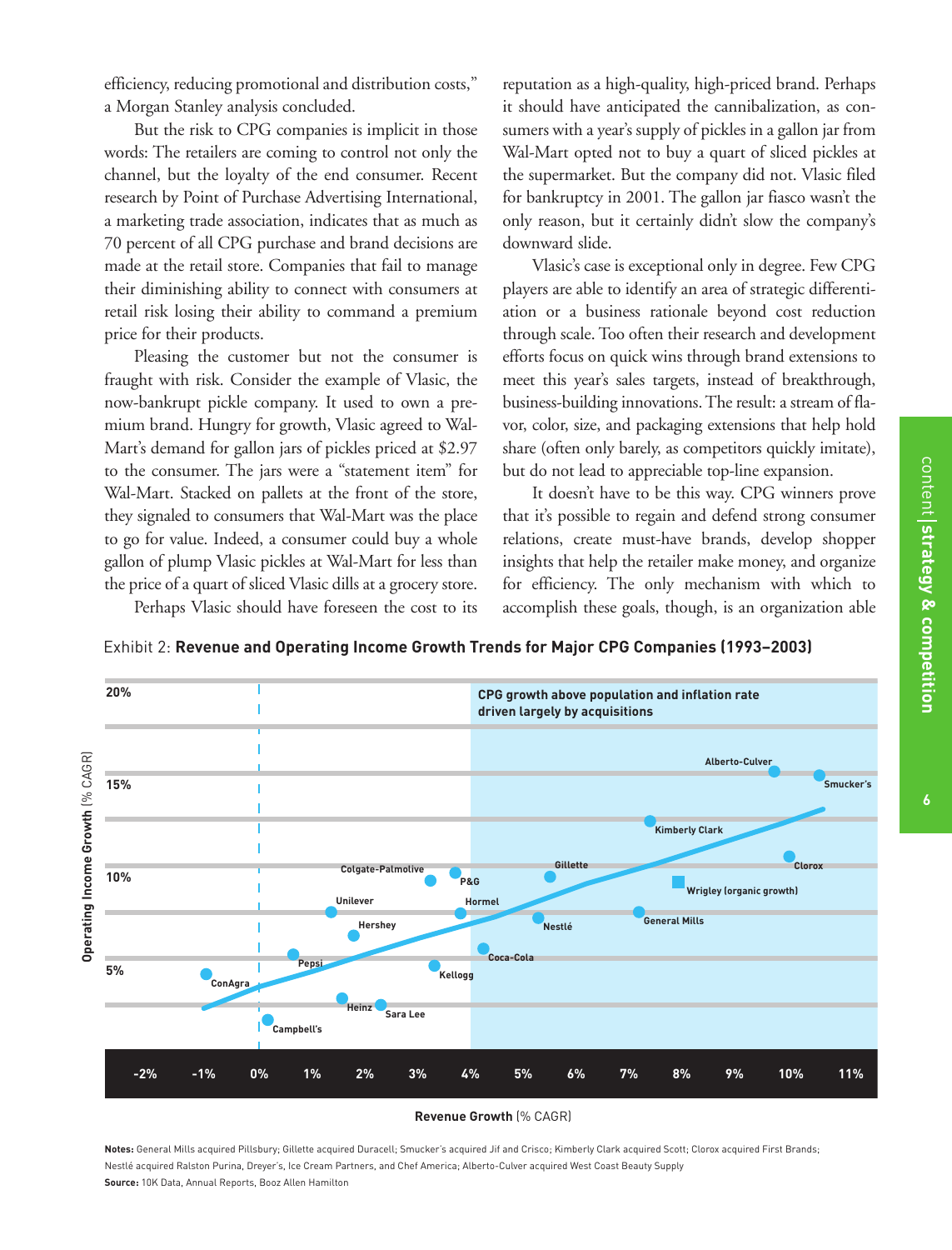# **With retailers threatening the value proposition of CPG firms, growth can be achieved only by a more engaged corporate core.**

to identify key capabilities and leverage them across the entire, tightly focused, portfolio.

# **Organizing for Growth**

With globalizing retailers threatening the basic value proposition of consumer products companies, sustainable growth can be achieved only by a more engaged corporate core and a "federalist approach" to managing growth initiatives and investment decisions.

The federalist concept of core-unit relationships, as our colleagues Paul Kocourek and Paul Hyde have written, "is based on the philosophy that value is created in two places: at the operating companies closest to the customers and at the corporation, in the linkages between the operating companies." Far from limiting the operating independence of the business units, the federalist approach actually increases their autonomy, but it does so within boundaries established and monitored by the core, whose role is to set corporate strategy and policy, to identify ways to create value above and beyond the operating companies' value (e.g., sharing best practices or creating businesses), and to create and enforce a disciplined performance management model.

Such companies as General Electric and Lucent Technologies have benefited greatly from this federalist model, which Messrs. Kocourek and Hyde have labeled the "Model 2" organization. For consumer products manufacturers, applying it and spurring growth with it means inculcating, systematically advancing, and integrating four vital elements: business focus, capabilities development and planning, resource allocation, and a growth imperative.

*Business focus* is the basis for all investments and the criterion for all plans and budgets. The focus determines what capabilities a company will develop and where and how it will grow. The focus must be clear, because it tells everyone what the company will do — and what it will not do.

Business focus cannot be decreed; rather, it must be premised on the firm's existing — and ideally its historical — strengths. This is because the company must be able to establish, for its own people as well as its present and future customers, a clear "right" to win. Research (by Jim Collins, among many others) has shown repeatedly that those who stick to a consistent strategy outperform their peers over the long term.

Focus need not have anything specific to do with the product portfolio. Clorox focuses on bringing bigcompany capabilities to niche categories. It can win in bleach and in specialized laundry products, such as stain removers — but not in laundry detergent, so it doesn't go there. This explicit business focus tells Clorox managers which initiatives fit and which are inconsistent with the strategy. Acquisitions that would bring Clorox into big categories do not fit. But acquisitions that allow Clorox to transfer its large-firm capabilities to small categories do, hence its successful acquisitions of Kingsford Charcoal and Glad bags. In small ponds, Clorox can be the big fish.

Focus adds coherence to a product portfolio — and coherence is a clearly developing best practice among CPG leaders. Heinz sharpened its focus on condiments with its 2002 sale to Del Monte of seafood, pet food, private-label soup, and infant food brands. Procter & Gamble has a clear focus on technology and a portfolio aligned with categories in which technology makes a difference. When its experience with the Olestra fat substitute made it clear that technological innovation had a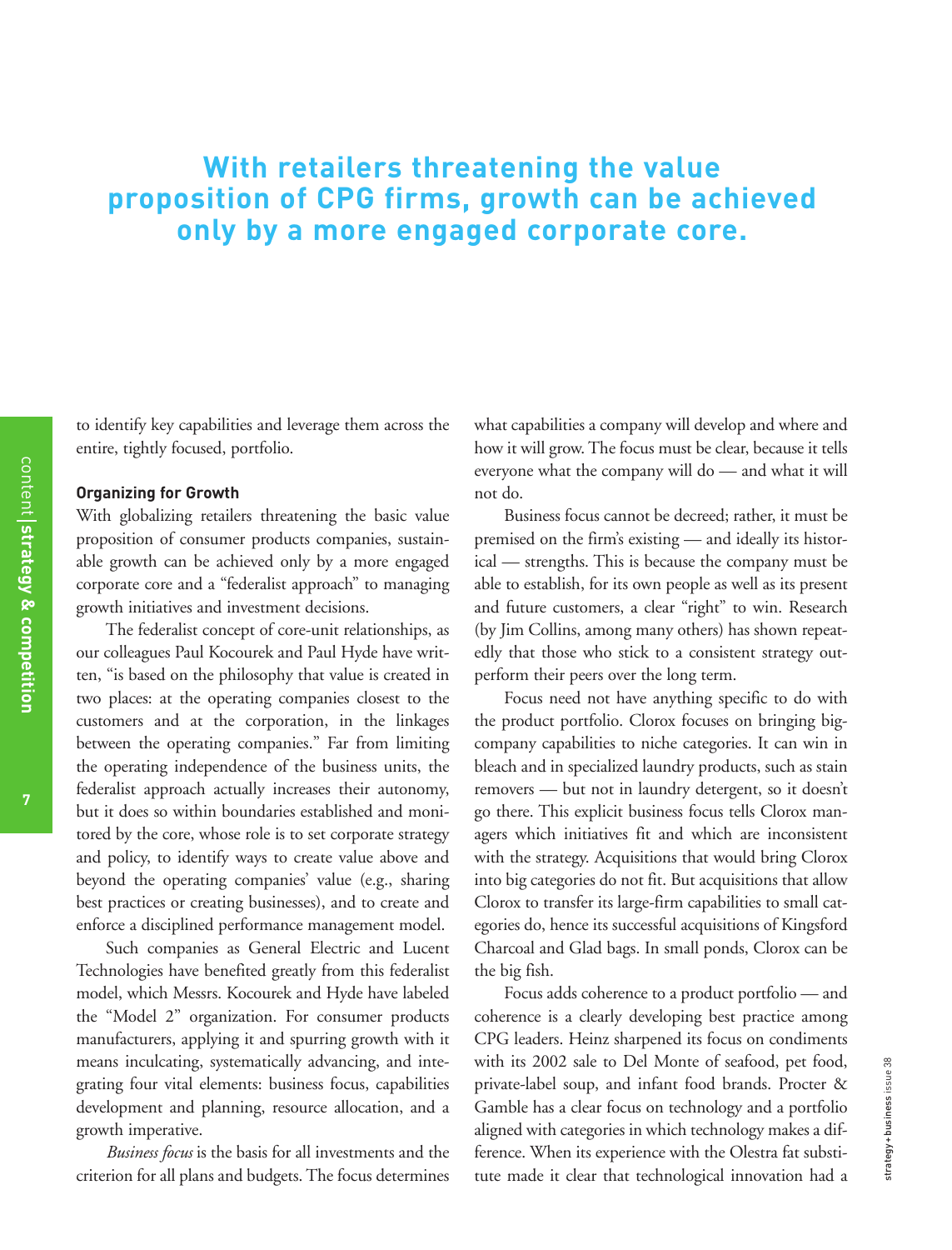limited future in the food business, P&G disposed of its beverage and snack businesses. The company even sold off Crisco, a big-name shortening and food oil brand it had introduced in 1911 and advertised ever since.

Business focus naturally implies a consistent approach to *capabilities development and planning.* Although any executive would want his or her firm to be world-class in R&D, supply chain management, marketing, IT, customer management, and trade promotion, the brutal fact is that few companies can simultaneously develop all these capabilities, let alone the myriad other capabilities a large company needs in doses small and large. For any company, some subset of functional capabilities is more important than others to transform its strategy into sustained growth.

A capabilities plan identifies the tools and knowhow that can bring the business focus to life. It can point to necessary new capabilities, or guide the further development of capabilities in which the company is already a leader. Procter & Gamble has built an unparalleled R&D capability, invested generously in innovation, and developed processes and methodologies for leveraging technology innovations across businesses. One result: Crest Whitestrips, a blockbuster innovation that combined bleaching, dental care, and adhesive technology.

Campbell Soup Company has a capability set that centers on convenience — unsurprisingly, considering its business focus is convenience food. That focus is realized through capabilities in research, customer relationship management, and sales force management, among other capabilities.

For example, to make it easy for supermarket shoppers to buy Campbell soups, the company has created an in-store display system that shelves each variety of soup in rows on a sloped rack. When a shopper takes one unit, another slides handily to the front. While seemingly simple, the system actually was the result of a series of insights into both consumer and retailer needs. Campbell consumer researchers discovered that a shopper who wants to buy low-salt cream of mushroom soup and doesn't see it on the shelf will hunt behind the cream of broccoli and the chicken noodle, shuffle the adjacent rows, and leave frustrated if the desired product can't be found. The disarray creates difficulty — and cost — for the retailer, who must restore order to the shelves. Campbell's solution solved the problem for both the retailer and the consumer. People see what they're looking for immediately or they immediately see that it's out of stock. Because there's no more rooting around at the back of deep shelves, the retailer keeps a tidy display and has a reliable indicator of stock level. Getting this concept to work also required additional training of the retail force and a dedicated effort to get retailers' "buyin" on the new shelves.

Capabilities do not have to be inborn or part of a long-standing firmwide tradition. One CPG firm with which we worked set its capability-development priorities by surveying retailers to identify their needs and gather their impressions of the company compared with its competitors. The survey revealed that the firm lagged its competition in three areas: category leadership, innovative marketing, and trade promotion practices. Of the three, innovative marketing mattered most to the retailers. The firm responded by changing its focus from brands to categories, and by developing capabilities to customize and share information, insights, and tools in order to meet the needs of retailers.

Capability plans should be unique, but there are category benchmarks. In the tissue-paper business, a capabilities development plan probably will emphasize manufacturing, because managing huge capital investments must be a core aptitude. In the ice cream business, where supermarket margins are very narrow, a capabilities development plan may concentrate on an integrated set of competencies — research, IT, marketing strategy, marketing tactics, and so forth — having to do with impulse buyers. It may even include a capability in supply chain adaptability; the company may need to be able to move freezers from summer lake resorts to winter ski lodges, to be where the buyers are. The plan might even involve developing competencies in outsourcing; the company might decide to outsource supermarket sales in order to focus on the impulse buyer in nontraditional channels.

# **Resource Allocation**

If the business focus tells you where you want to make a difference in the market, and the capabilities development plan tells you how to do so, *resource allocation* is the element of a CPG growth strategy that explains how the company will pay for it. Fundamentally, it's about the hard choices that companies, in the era of a thousand flowers blooming, tried desperately not to make.

Most CPG companies today (best-practice leaders largely exempted) suffer from the curse of the turnaround plan. The scenario is familiar. It starts with a brand whose margins are high but whose growth is low. Maybe it's in a category where the company can never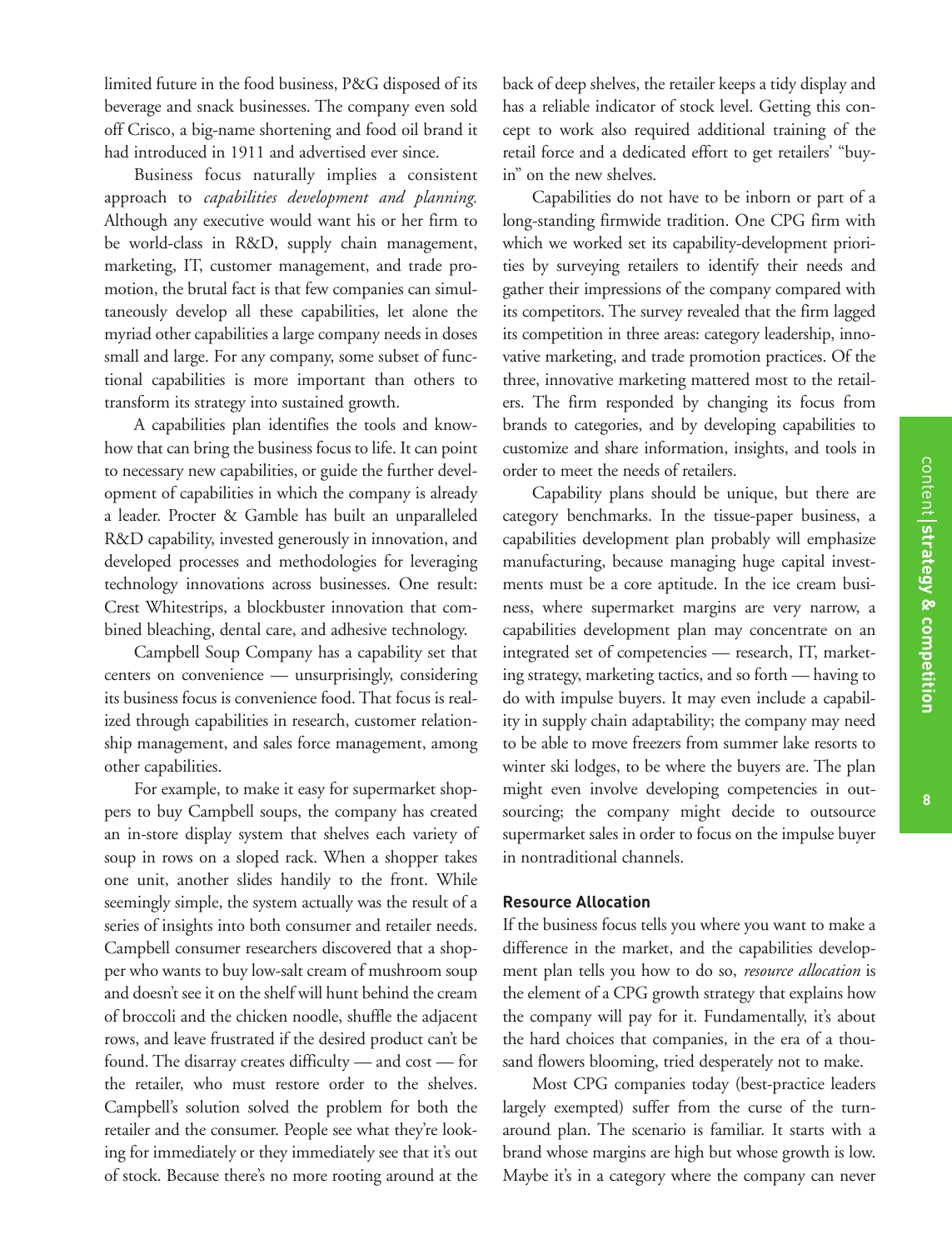# Exhibit 3: **The Role of the Center for CPG Companies**



**Source:** Booz Allen Hamilton

emerge as a leader, but can garner consistently good returns with minimal investment. Maybe tax implications make a sale unattractive. No problem. All this scenario demands is a marketing manager able to milk the brand efficiently.

But marketing managers don't make it to the top by milking brands efficiently. They soar by grabbing attention with bold turnarounds. So, year after year, brand manager after brand manager, there's a new turnaround plan promising that this tired old workhorse of a brand will become a new Smarty Jones. The brand organization pushes for its share of investment, and because the company doesn't do zero-based budgeting, the brand gets about what it got the year before — with good politicking, maybe a little more. And so the company's budget spreads resources among all the brands, starving those that can grow and overfeeding those that can't.

Part of the problem is that, in most CPG companies, brand organizations are too strong and the center is too weak. Allocating resources successfully means putting more money on the best bets — which, logically, would mean taking it away from lower-odds bets. But shifting funding from one brand, market, or R&D project to another often results in backlash. It implies that people working on disadvantaged brands aren't doing important work.

Solving this problem is a job for the corporate center. In the federalist construct, the core needs to make it clear that brand harvesters can be stars just as much as brand growers. Anyone can manage a brand through a

profitable decline by cutting all advertising and promotion and letting it die. But it takes an astute manager to strike the balance that avoids overinvestment, yet invests just enough to keep the brand alive and the cash flowing in. It means doing things on the cheap. Spend a little money on packaging changes. Invest just enough in advertising. That's good brand management, and it needs to be recognized and rewarded as vigorously as the successful turnaround.

Private equity firms, interestingly, have been leaders in the art and science of brand resource allocation. They have perfected the practice of building, making money from, and selling "tail brands." A celebrated recent example is that of Pabst Blue Ribbon beer. Purchased by an investor who planned to cut costs and let the brand generate profits as it died, Pabst Blue Ribbon has become a favorite of alternative-lifestyle types, thanks to an innovative and low-budget marketing campaign. Pabst outsourced its brewing and invested modestly in marketing by sponsoring bicycle polo tournaments, screenings of skateboarding movies, indie rock concerts, and the like.

If venture capitalists can win fame managing notfor-turnaround, why not CPG marketing managers? Paradoxically, the continued decline of mass media channels opens new opportunities to squeeze growth and profits from previously neglected tail brands. With the cost of major network advertising going up even as audiences decline, companies are less likely to reflexively order a mass media campaign to support a flagging